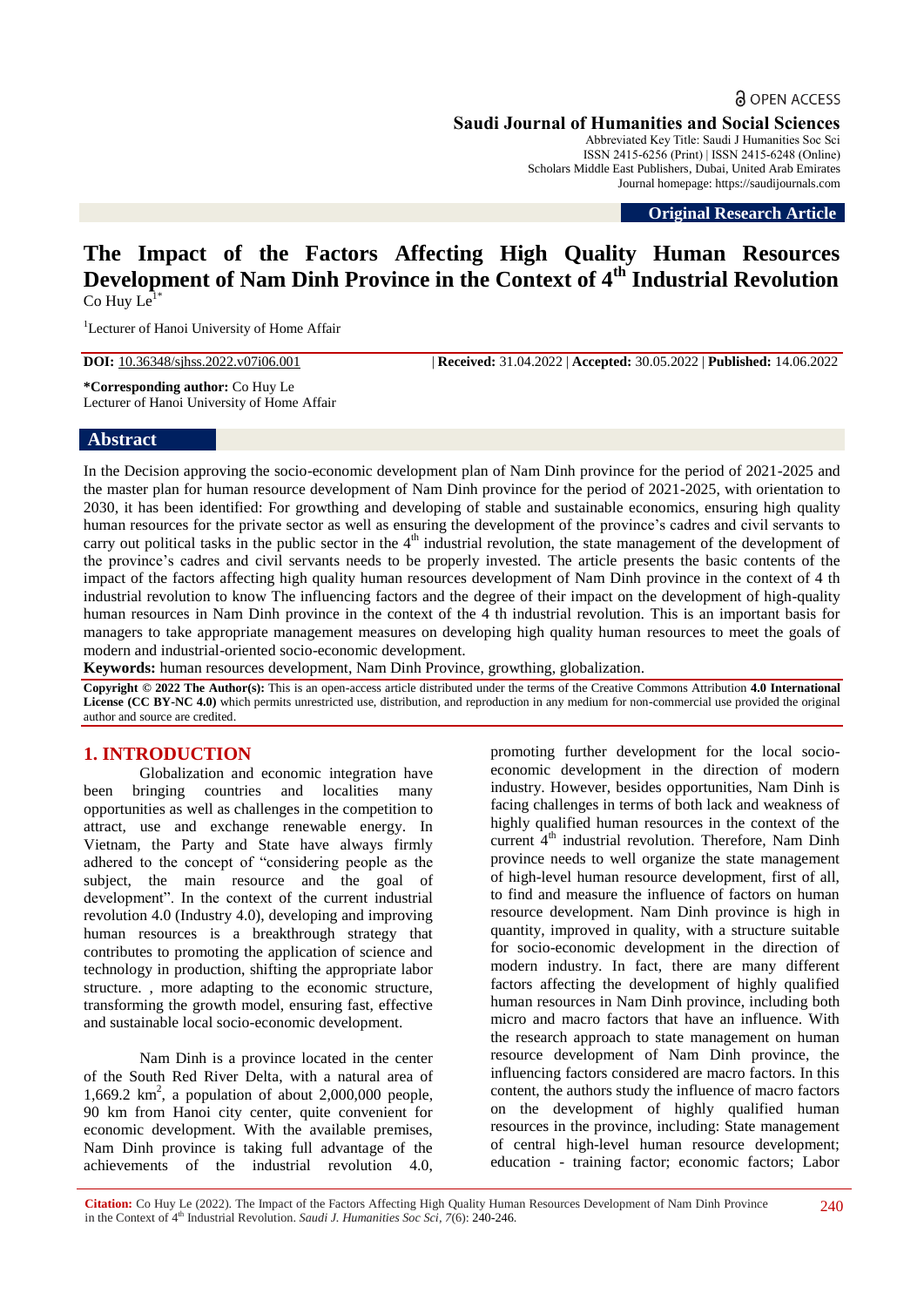force; Science and technology; Culture, society... to build a linear regression function to determine the degree of influence of quantitative factors on the development of highly qualified human resources in Nam Dinh province.

## **2. THEORETICAL BASIS AND PROPOSED RESEARCH MODEL**

**2.1. Theoretical basis for studying the influence of factors on the development of highly qualified human resources in the context of the 4th industrial revolution** 

The  $4<sup>th</sup>$  industrial revolution - also known as industry 4.0 broke out in the  $21<sup>st</sup>$  century. According to Gartner, the industrial revolution 4.0 comes from the concept of "Industrie 4.0" in a German government report in 2013. Industry 4.0 connects embedded systems and smart production facilities (application of artificial intelligence and big data) to create digital convergence between industrial production, business, and management in the process of socio-economic development.

In order to be able to apply artificial intelligence in production to contribute to the successful implementation of the  $4<sup>th</sup>$  industrial revolution, people, especially resettlement, high quality must be considered as an important foundational factor and a driving force. Stimulate rapid and sustainable socio-economic development to ensure the production process of this 4th industrial revolution. In terms of macro management, resettlement human resources in the context of Industry 4.0 are workers with college or higher qualifications, skilled skills, creative capabilities, adaptive capacity and competences perform well, have positive professional qualities in the working conditions of the domestic industry, bringing high productivity, quality and efficiency.

In the context of the  $4<sup>th</sup>$  industrial revolution with many changes, such highly qualified human resources must always be considered in a dynamic state, which means that it is necessary to continuously develop high-qualified human resources in order to increase the number of employees. scale of highly qualified human resources; high quality human resources (professional and technical qualifications, skills, capacities, health, professional qualities); structure of highly qualified human resources (by industry, by economic sector, by region); potential supply - demand of existing high-skilled human resources, the ability to attract highly qualified human resources from the outside to meet the requirements of high-qualified human resources associated with the 4<sup>th</sup> industrial revolution.

Developing highly qualified human resources in the context of the  $4<sup>th</sup>$  industrial revolution at the provincial level has many factors affecting both positive

and negative. With the research approach which is the macroeconomic management of human resource development at the provincial level, the authors choose to analyze the factors that affect the macro-level to the development of high-level human resources in the province. The context of the  $4<sup>th</sup>$  industrial revolution at the provincial level is below:

*a. Education - training factors affecting the development of high-level human resources at the provincial level (H1):* Education - training is a tool that directly affects the development of high-level human resources on a large scale. Especially the positive impact on the quality of highly qualified human resources (professional and technical qualifications, capacity, skills and state legislation as well as highly qualified human resources). A locality with a good education and training system will improve the efficiency of developing highly qualified human resources for industries, economic sectors and regions in the context of the  $4<sup>th</sup>$  industrial revolution and vice versa. Thus, education and training and improving the quality of highly qualified human resources are closely related. Education and training is an important factor in improving quality, ensuring structure and contributing to increasing the scale of provincial-level highly qualified human resources in the context of the  $4<sup>d</sup>$ industrial revolution.

*b. Labor force factors affecting the development of highly qualified human resources at the provincial level* (*H2*): The size of the labor force includes employees of full working age and older who are working in the province. the economy and also the workers who are unemployed and they are ready to enter the labor market when they are recruited. The increase in the size and proportion of the workforce with college degrees or higher contributes to the increase in the quantity, quality and structure of provincial-level human resources in the context of the  $\tilde{A}^{th}$  industrial revolution. If the locality has an abundant, high-quality and well-qualified labor force, the development of highly qualified human resources is simpler and easier. On the contrary, if the labor force is limited, it will be more difficult, expensive and less effective to develop highly qualified human resources on the spot and through training, attraction and recruitment.

*c. Economic factors affecting the development of highly qualified human resources at the provincial level (H3):* There is a close relationship between economic development and the index of highly qualified human resource development. Localities with a high economic development index often have high requirements on the size and quality of highly qualified human resources that need to be attracted and recruited to promptly meet the needs of highly qualified human resources to serve. Provincial production in the context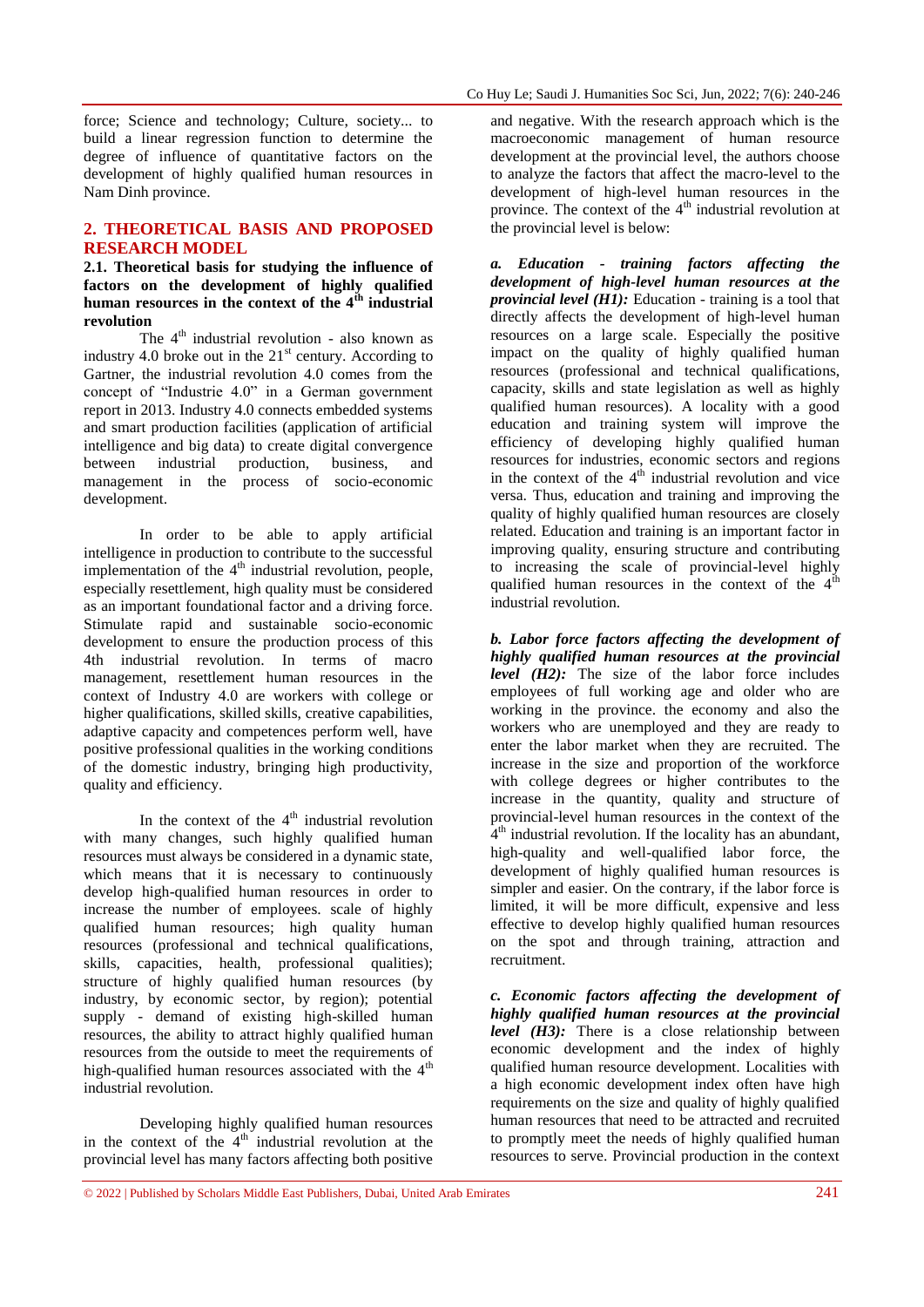of the  $4<sup>th</sup>$  industrial revolution. In the context of the  $4<sup>th</sup>$ industrial revolution, the economic environment, investment environment, etc. are always changing rapidly, requiring highly qualified human resources at the provincial level to have enough and always update knowledge and skills. and new capacity to promptly adapt to changes in the economic and social environment. Thus, along with economic development, it will promote the development of highly qualified human resources in terms of scale and quality, ensuring an appropriate structure, compatible with modern industrial production conditions.

*d. Factors of science and technology affecting the development of human resources at the provincial level* (*H4*): Science and technology level is a factor that directly affects the development of high-level human resources of each province. In production, the level of science and technology sets requirements that need to be met in terms of quantity, quality and structure of highly qualified human resources suitable to that level of science and technology. That is, for any technology, it is necessary to have highly qualified human resources with relevant technical qualifications, skills, capabilities and state legislation to operate and effectively apply machinery and technology in production. When science and technology becomes a direct productive force, a factor affecting the labor productivity of highly qualified human resources, highly qualified human resources become even more important in the application of science and technology, creating new knowledge in the process of modern industrial production.

*e. Factors of central state management affecting the development of human resources at the provincial level (H5):* The factors of state management of human resource development at the central level include strategies, regulations, and procedures. Human resource development plans, plans and policies, especially highly qualified human resources, have a relationship with the development of high-level human resources at the provincial level. This relationship will create positive effects in order to increase the scale, improve the qualifications and quality and ensure the appropriateness of the province's highly qualified human resources when the state management of human resources development is carried out. Central level human resources are fully and promptly built and deployed. On the contrary, if this factor is not implemented effectively and timely, it will hinder the development of high-level human resources in the province in the context of the  $4<sup>th</sup>$  industrial revolution.

*f. Factor of the manufacturing industry affecting the development of human resources with high qualifications at the provincial level (H6):* The manufacturing industry and the manufacturing sector are factors that directly affect the development of highly qualified human resources of each local. Each manufacturing industry, each production fields needs a certain number of qualified workers to meet production requirements and meet the scientific and technological requirements of each locality in each context and condition. Certain economic and technical.

#### **2.2. Proposed research model**



**Fig-1: Proposed research model**

*Research hypothesis:* From the theoretical basis of high-level human resource development, the results of qualitative research and factor analysis (EFA) above show that there are 6 factors of macro nature that have an impact on qualified human resources. Nam Dinh province with the research hypotheses of independent variables from X1 to X6 have a positive relationship to the dependent variable of developing highly qualified human resources of Nam Dinh

province to serve as a basis for analysis the quantitative model, test the research hypotheses below.

## **3. RESEARCH METHODS AND DATA COLLECTION**

#### **3.1. Research methods**

The article is made on the basis of closely combining both qualitative and quantitative research methods in the research process with the desire not only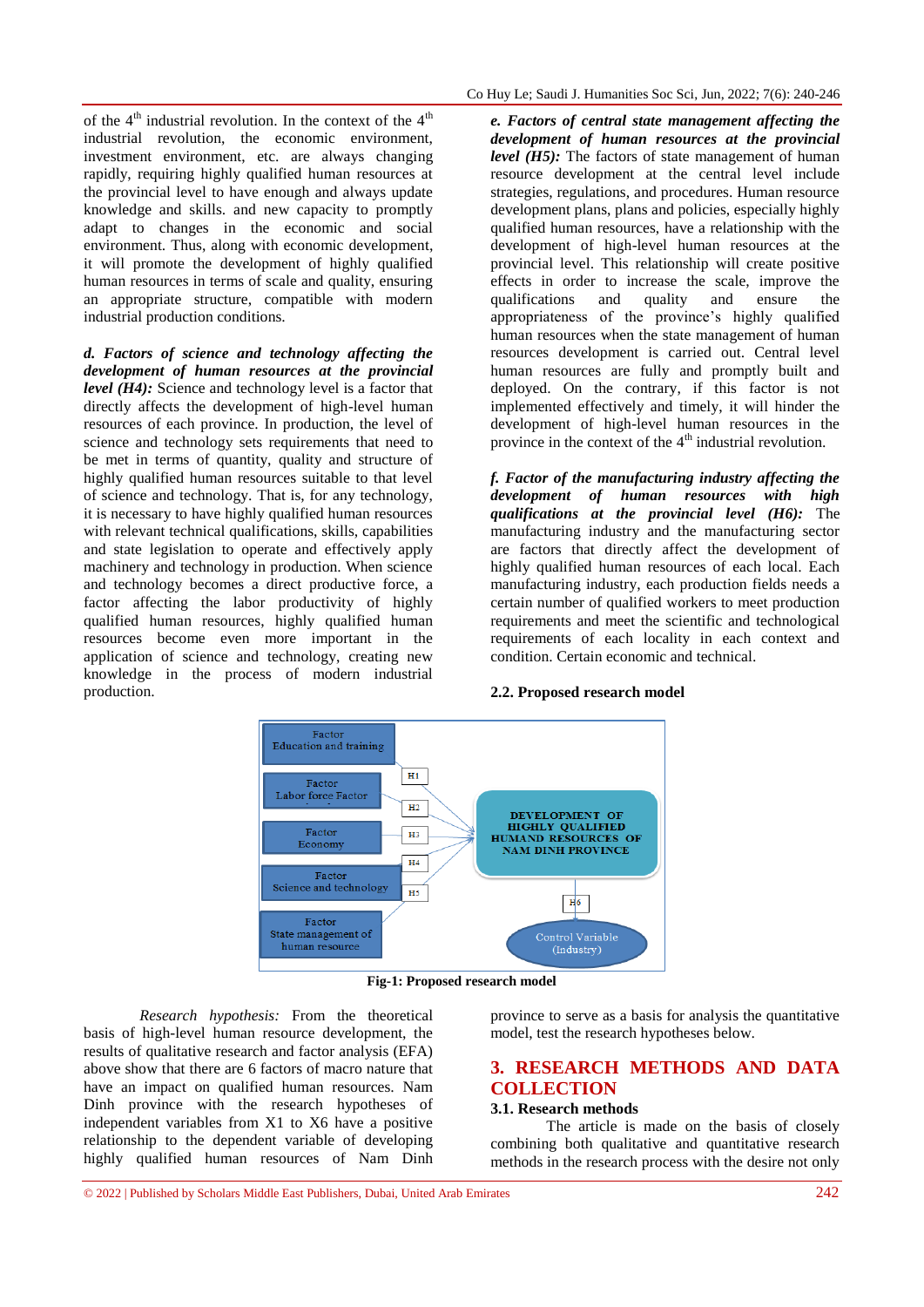to describe the theoretical picture of the impact of state management on development of highly qualified human resources to socio-economic development in the context of the  $4<sup>th</sup>$  industrial revolution, but also to quantify this impact through reliable statistics of Nam Dinh province.

### **3.2. Collect data**

To carry out this study, the author has collected primary and secondary data sources as follows: Collecting secondary documents: Through the collection of data and information at the Provincial Party Committee, Office of the Provincial People's Committee, departments, departments, branches, a number of universities, colleges, hospitals and other agencies. Enterprises, offices of the People's Committees of districts, functional departments of the People's Committees of districts in Nam Dinh province.

#### **3.3. Collect primary documents**

With the total highly qualified human resources of the province, there are 179,337 people. The expected confidence level when survey is 91.5%, error 8.5%: Look up the normal distribution table with the confidence of 91.5%, get the variable value: Z=2.58. Ratio of random sample with probability  $p = q = 0.5$ . The sample size determined by the above formula, we need to survey with 300 votes.

Select 60 units with 300 samples, the number of samples must represent 3 economic sectors: Agriculture, forestry and fishery; Industry construction; service industry - trade; at the same time, the sample number must represent 3 economic sectors: the state economic sector, the private economic sector and the foreign-invested economic sector with the survey units selected to achieve the objective research purpose.

#### **4. RESEARCH RESULTS**

#### **4.1. Overview of highly qualified human resources of Nam Dinh province**

Nam Dinh is a province located in the Red River Delta of Vietnam, with an area of 1,669.2 km<sup>2</sup>. In 2021, the province has 1,889,730 people, is a province with a young population structure but still lacks highly qualified human resources, untrained human resources are still many, and the labor structure is not reasonable to meet the demand of human resources in the context of  $4<sup>th</sup>$  industrial revolution. The situation of young, healthy human resources, with college degrees or higher, tends to move strongly to big cities to work, causing a high brain drain outside the province. To ensure the human resource requirements for the province's socio-economic development in the context of the current  $4<sup>th</sup>$  industrial revolution, Nam Dinh province currently has highly qualified human resources for economic sectors and cities. Economic part, economic areas of the province are as follows:

| No.                     | <b>Targets</b>                                                | 2017      | 2018      | 2019      | 2020      | 2021      |  |  |
|-------------------------|---------------------------------------------------------------|-----------|-----------|-----------|-----------|-----------|--|--|
| $\mathbf{1}$            | <b>Total Labor Force</b>                                      | 1.068.622 | 1.084.587 | 1.101.035 | 1.115.996 | 1.132.893 |  |  |
| $\overline{c}$          | Total working human resources                                 | 1.043.611 | 1.061.812 | 1.084.363 | 1.099.516 | 1.024.027 |  |  |
| 3                       | Total trained human resources                                 | 150.071   | 163.731   | 198.764   | 205.939   | 207.775   |  |  |
| $\ast$                  | Rate of trained human resources                               | 14,38%    | 15,42%    | 18,33%    | 18,73%    | 20,29%    |  |  |
| $\overline{\mathbf{4}}$ | Total of high qualified human resource                        | 101.947   | 114.532   | 126.399   | 147.869   | 179.337   |  |  |
| $\ast$                  | Ratio of resettled human resources/total labor force          | 9,54%     | 10,56%    | 11,48%    | 13,25%    | 14,83%    |  |  |
| 5                       | Highly qualified human resources by the industry              |           |           |           |           |           |  |  |
| $\ast$                  | Agriculture, Forestry and Fisheries Industry                  | 27.760    | 30.214    | 31.410    | 36.198    | 43.256    |  |  |
|                         | % total highly qualified human resources                      | 27,23%    | 26,38%    | 24,85%    | 24,48%    | 24,12%    |  |  |
| $\ast$                  | Construction industry                                         | 31.410    | 37.738    | 45.402    | 55.170    | 68.345    |  |  |
|                         | % total highly qualified human resources                      | 30,81%    | 32,95%    | 35,92%    | 37,31%    | 38,11%    |  |  |
| $\ast$                  | Commercial service industry                                   | 42.777    | 46.580    | 49.586    | 56.501    | 67.736    |  |  |
|                         | % total highly qualified human resources                      | 41,96%    | 40,67%    | 39,23%    | 38,21%    | 37,77%    |  |  |
| 6                       | Highly qualified human resources by economic sectors          |           |           |           |           |           |  |  |
| $\ast$                  | State economic sector                                         | 31.826    | 32.632    | 29.261    | 35.548    | 44.745    |  |  |
|                         | % total highly qualified human resources                      | 31.22%    | 28,49%    | 23.15%    | 24.04%    | 24,95%    |  |  |
| $\ast$                  | Private sector                                                | 41.951    | 47.943    | 54.010    | 63.880    | 79.267    |  |  |
|                         | % total highly qualified human resources                      | 41,15%    | 41,86%    | 42,73%    | 43,20%    | 44,20%    |  |  |
| $\ast$                  | Economic sectors with foreign investment                      | 28.170    | 33.957    | 43.127    | 48.442    | 55.325    |  |  |
|                         | % total highly qualified human resources                      | 27,63%    | 29,65%    | 34,12%    | 32,76%    | 30,85%    |  |  |
| 7                       | Highly qualified human resources by region                    |           |           |           |           |           |  |  |
| $\ast$                  | Rural areas                                                   | 66.082    | 73.587    | 79.846    | 92.832    | 113.162   |  |  |
|                         | % total highly qualified human resources                      | 64,82%    | 64,25%    | 63,17%    | 62,78%    | 63,10%    |  |  |
| $\ast$                  | Urban areas                                                   | 35.865    | 40.945    | 46.553    | 55.037    | 66.175    |  |  |
|                         | % total highly qualified human resources                      | 35.18%    | 35.75%    | 36,83%    | 37,22%    | 36,90%    |  |  |
| 8                       | Percentage of highly qualified human resources in each region |           |           |           |           |           |  |  |
| $\ast$                  | % of total urban labor force                                  | 16,92%    | 17,93%    | 21,43%    | 22,84%    | 25,42%    |  |  |
| $\ast$                  | % of total rural labor force                                  | 6,54%     | 6,86%     | 7,93%     | 8,40%     | 8,94%     |  |  |

**Table-1: Human resources of Nam Dinh province in the period of 2017 - 2021**

[**Source:** Results of the author's statistics and calculations]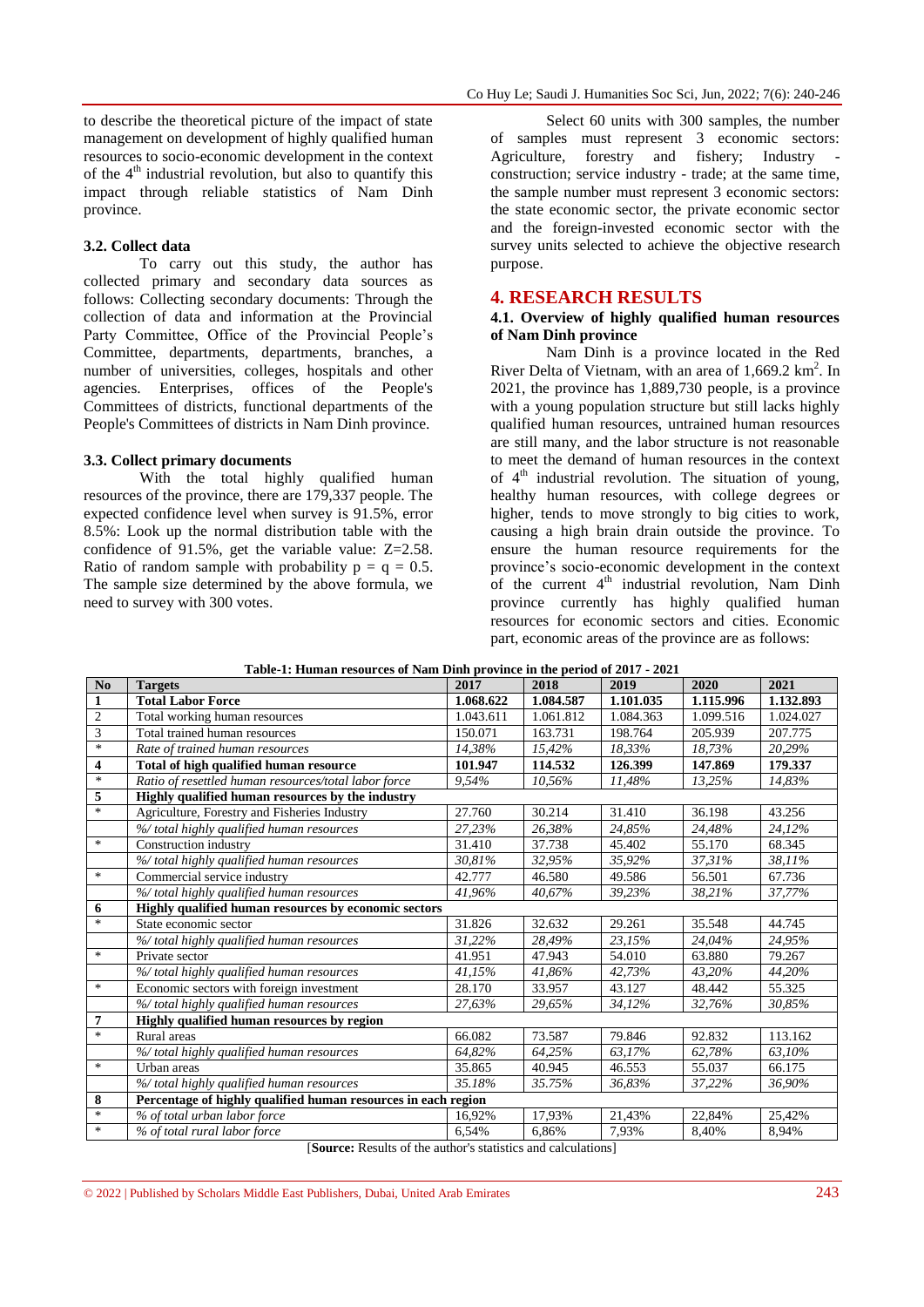#### **4.2. Quantitative research results**

**Step 1:** Test the scale, exploratory factor analysis EFA, confirmatory factor analysis CFA of the model with 6 factors including 24 observed variables. These factors create groups of scales and are included in the CFA analysis to consider the fit of the model to

the data. The evaluation criteria include: unidirectionality, convergent value, discriminant value and theoretical correlation value. The criteria from 1 to 3 are evaluated in the critical scale model, while the theoretical relevance value is evaluated in the theoretical model.



[**Source:** Analysis results from SPSS 21]

The results of the CFA confirmatory factor analysis of the scale model are presented in the figure above. This model has 227 degrees of freedom. The figure above shows the value of the Chi-squared index  $= 563,731$  with p=000. Other indicators: Chi-squared/df  $= 2.483$ , GFI = 0.922, TLI = 0.908, CFI = 0.924 are all higher than 0.9, RMSEA =  $0.051 < 0.08$ . This can infer that the model is considered suitable for the market data because it ensures unidirectionality, convergent validity and discriminant validity.



[**Source:** Analysis results from SPSS 21]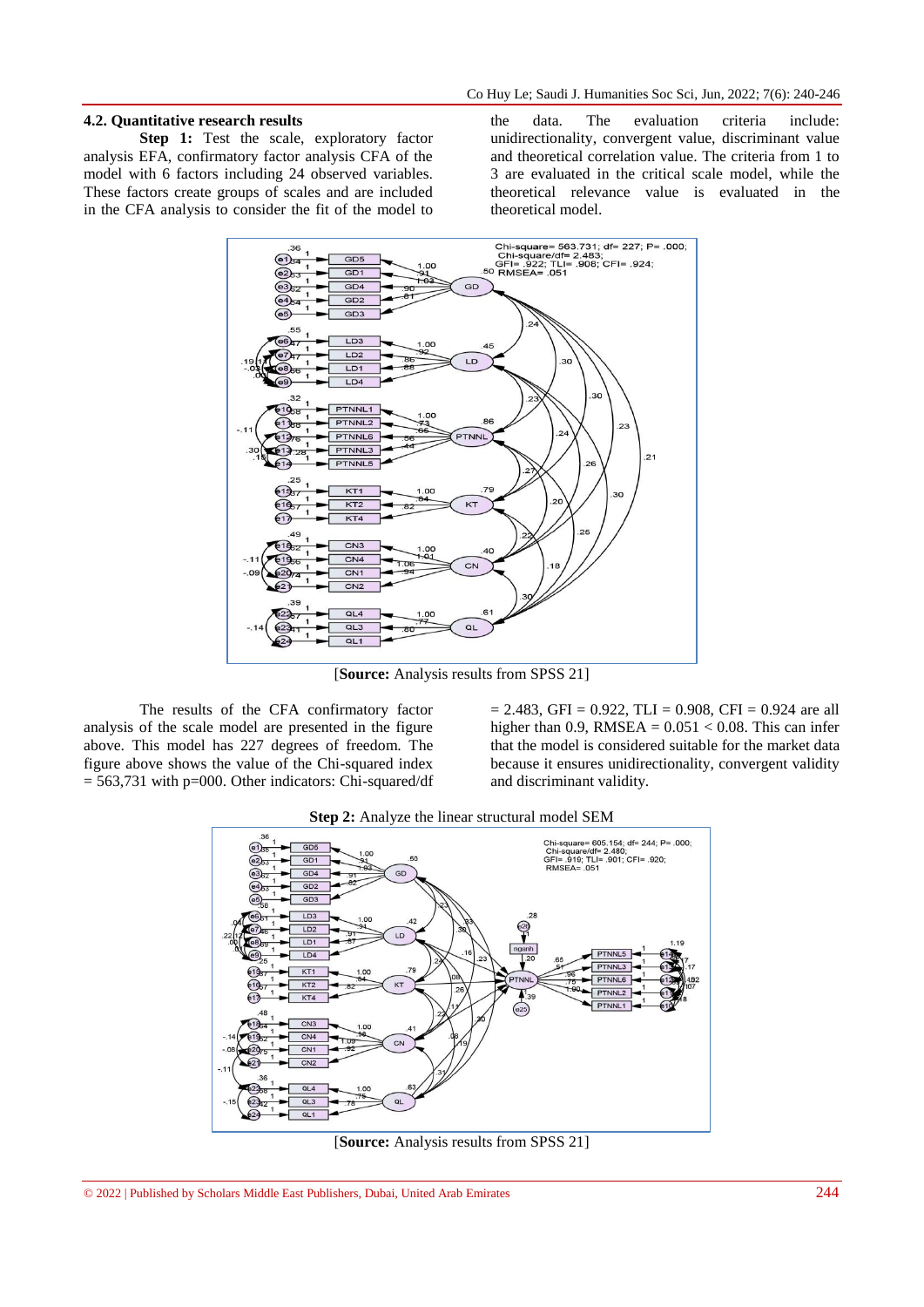The results of running the SEM model of the model with industry as the control variable are presented in the figure. This model has 244 degrees of freedom. The figure above shows the value of the Chisquared index =  $605,154$  with a p=000 value. Other indicators: Chi-squared/df =  $2.480$ , GFI = 0.919, TLI= 0.901, CFI=0.920 all higher than 0.9 (Bentler & Bonett, 1980), RMSEA =  $0.051 < 0.08$  (Steiger, 1990). Thus, this research model achieves compatibility with market data.

| Table-2: Estimation results and hypothesis testing results Regression Weights: (Group number 1 - Default model) |  |  |
|-----------------------------------------------------------------------------------------------------------------|--|--|
|                                                                                                                 |  |  |

|              |       | <b>Estimate</b> | S.E. | C.R.  | P    | Label |
|--------------|-------|-----------------|------|-------|------|-------|
| <b>PTNNL</b> | GD    | .428            | .177 | 4.251 | ***  |       |
| <b>PTNNL</b> | LD    | .363            | .112 | 3.673 | ***  |       |
| <b>PTNNL</b> | KТ    | .252            | .152 | 3.535 | ***  |       |
| <b>PTNNL</b> | CN    | .210            | .107 | 2.034 | ***  |       |
| <b>PTNNL</b> | QL    | .185            | .075 | 1.576 | ***  |       |
| <b>PTNNL</b> | nganh | 127             | .062 |       | .006 |       |

The results of SEM analysis show that 6 factors in the model all have an impact on the development of highly qualified human resources in the context of the  $4<sup>th</sup>$  industrial revolution of Nam Dinh province, including education, training, and force. Labor, economics, science and technology, state management of human resource development at central and sectoral levels. All 6 factors have a significance level of 10% due to the P-value  $< 0.1$ . The above regression weights all have positive signs, showing that the above factors have a positive influence on the development of highly qualified human resources in the context of the  $4<sup>th</sup>$  industrial revolution of Nam Dinh province.

We can see that all 5 initial hypotheses are accepted, the factors of education, training, labor force, economy, science and technology, state management of human resource development at the central level. and adding a factor considered as a control variable "Industry" also has a positive and positive impact on the development of highly qualified human resources of Nam Dinh province in the context of the  $4<sup>th</sup>$  industrial revolution with the results Quantitative research has the following linear regression equation:

### **PTNNL = 0,428.GD + 0,363.LD + 0,252.KT + 0,210. CN + 0,185. QL + 0,127.nganh**

Thus, through the results of quantitative research, it shows that the development of highly qualified human resources in Nam Dinh province in the process of industrialization and modernization is influenced by the following factors: contributed 0.428 points; the labor force factor of Nam Dinh province contributed 0.363 points, the economic factor contributed 0.252 points; science and technology factor contributed 0.210 points; The state management factor in human resource development at the central level contributed 0.185 points and finally the sector factor contributed 0.127 points to the development of highly qualified human resources in Nam Dinh province in the context of the  $4<sup>th</sup>$  industrial revolution.

Thus, the theoretical model tested in Figure 1 is the official and only model used and explains the factors affecting the development of highly qualified human resources in Nam Dinh province in the context of the  $4<sup>th</sup>$  revolution.

## **5. CONCLUSION**

On June 28, 2018, the People's Committee of Nam Dinh province issued the Plan No. 71/KH-UBND to implement the Action Plan No. 25-Ctr/TU, on May 29, 2018 of the Provincial Party Committee to implement the Resolution No. 23-NQ/TW of the Central Committee on orientations for building national industrial development policies to 2030, with a vision to 2045. Accordingly, the set targets are: Strive to 2030; Nam Dinh province has basically completed the goal of industrialization and modernization associated with the 4<sup>th</sup> industrial revolution, being in the group of welldeveloped provinces of the Red River Delta. By 2045, Nam Dinh province will become a modern industrialized province. To ensure the successful implementation of those goals, the state management of the development of highly qualified human resources is extremely important, in which the determination must start from identifying the main factors affecting the development of human resources. Develop highly qualified human resources of Nam Dinh province to meet and ensure compatibility with the development of industries in Nam Dinh province towards the successful implementation of the  $4<sup>th</sup>$  industrial revolution in Nam Dinh province.

#### **REFERENCES**

- 1. Communist Party of Vietnam. (2011). Resolution of the 11<sup>th</sup> Party Central Committee Conference, National Political Publishing House, Hanoi.
- 2. Communist Party of Vietnam, Documents of the 6 th, VII, VIII, X, XI, XII, XIII National Congresses, Office of the Party Central Committee, Hanoi.
- 3. Nam Dinh Provincial People's Committee. (2021). Resolution on socio-economic development tasks of Nam Dinh province in the period of 2021 - 2025, Nam Dinh.